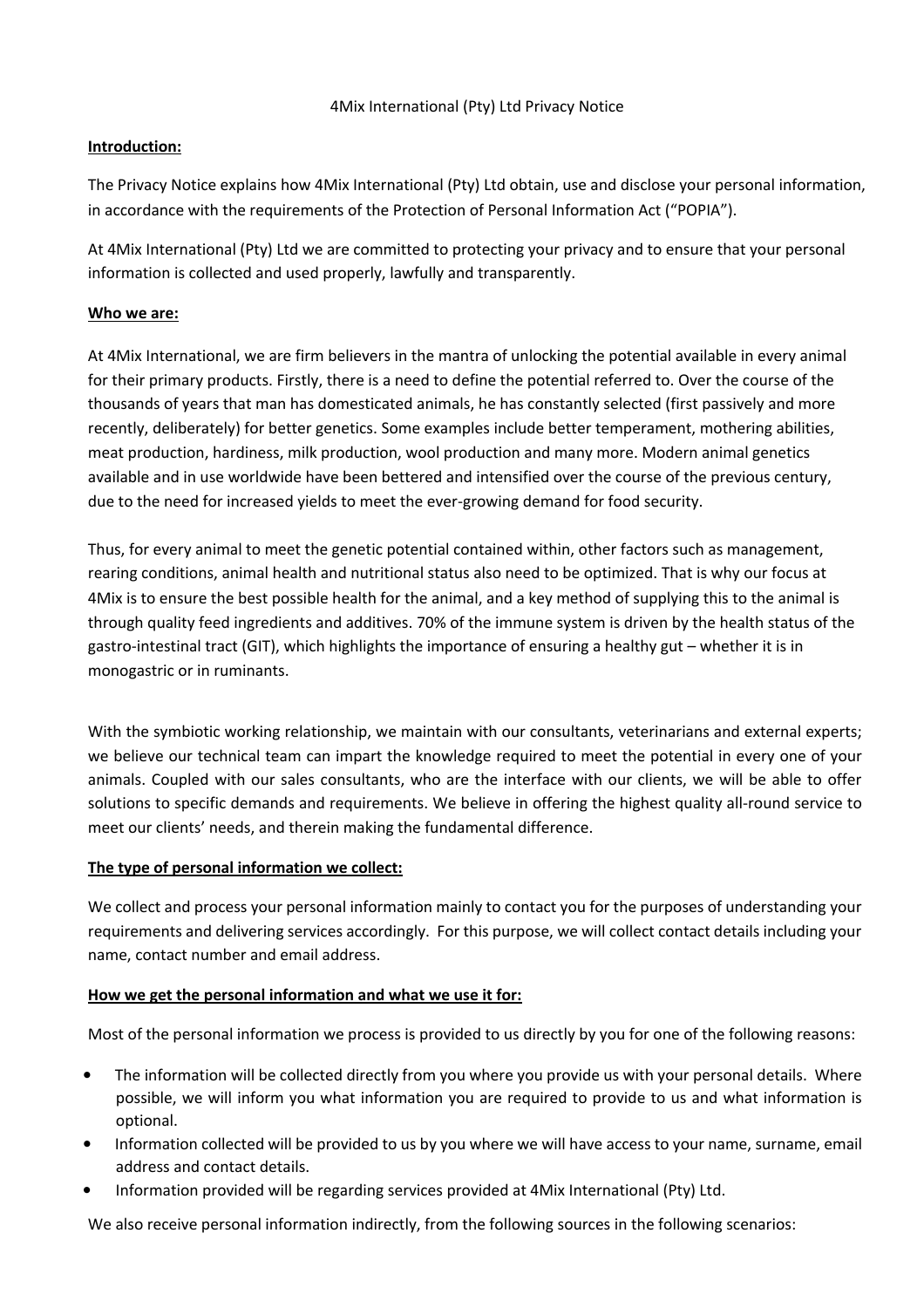• Website usage information may be collected using "cookies" which allows us to collect standard internet visitor usage information.

We use the information that you have given us in order to:

- We will use your personal information only for the purposes for which it was collected and agreed with you.
- Personal information such as contact details will be obtained in order for one of our technical experts to contact you regarding any enquiries made relating to and not limited to the services we provide.

We may share this information with:

- We will ensure that anyone to whom we pass your personal information agrees to treat your information with the same level of protection as we are obliged to.
- Information is shared with relevant departments to who the enquiry is meant for. Each department ensures strict confidentiality, security and privacy are maintained.

## **When will we process your personal information:**

In terms of the Protection of Personal Information Act (POPIA), the justification ground which we base our processing on consist out of the following:

- The data subject or a competent person where the data subject is a child **consents** to the processing. Kindly note that you have the right to withdraw your consent;
- The processing is **necessary** to carry out actions for the conclusion or performance of a contract to which the data subject is a party;
- The processing complies with an **obligation** imposed by law on the business;
- The processing protects a **legitimate** interest of the data subject;
- The processing is necessary for the proper performance of a **public law** duty by the business; Or
- The processing is necessary for pursuing the legitimate **interests** of the business or of a third party to whom the information is supplied.

## **How we store your personal information:**

Your information is securely stored:

Electronically

## Hard Copy

We keep your information for as long as the information is used and at least 1 year thereafter, should the information become obsolete. We will then dispose your information securely when no longer required. The information will be disposed of correctly in line with the companies Data Destruction Policy as well as applicable legislation, ensuring the proper destruction and removal of data in such a way that it will no longer be accessible or retrievable.

## **Your data protection rights:**

- You are entitled to access your personal data by sending a written request to Chantel Jacobs at chantel@4mix.co.za. We may charge you a fee for this service as set out in terms of Condition 8 of POPIA.
- You may also request 4 Mix International (Pty) Ltd to correct or supplement any of your personal data which 4 Mix International (Pty) Ltd will undertake as soon as practicable.
- Request the destruction of your personal data. Chantel Jacobs our Information Officer and Ronel de Lange, our Deputy Information Officers will consider your request in light of any other laws or regulations prohibiting 4 Mix International (Pty) Ltd from destroying your personal data.